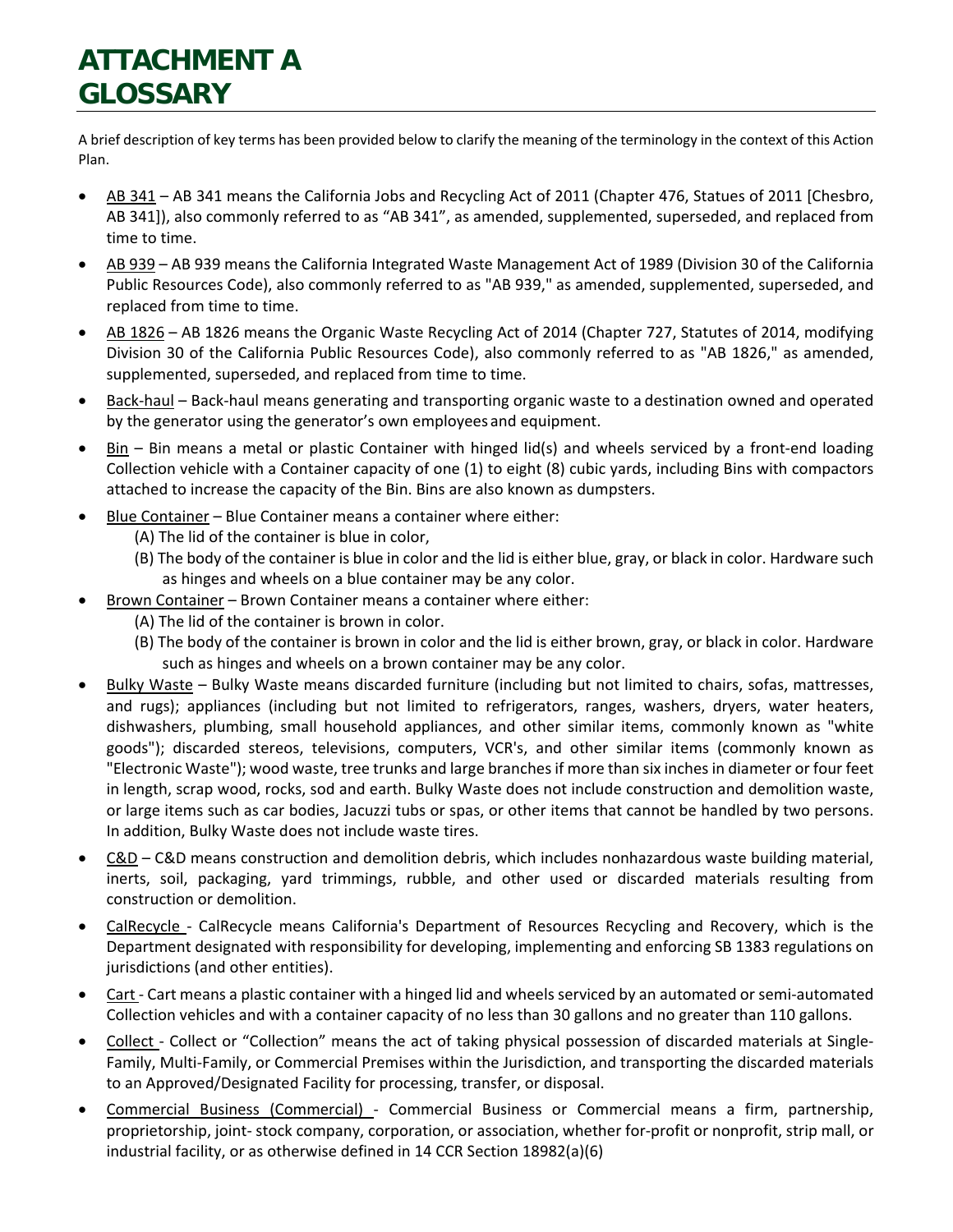- Commercial Edible Food Generator Commercial Edible Food Generators includes Tier One Commercial Edible Food Generators and Tier Two Commercial Edible Food Generators, or as otherwise defined in 14 CCR Section 18982(a)(7). For the purposes of this definition, Food Recovery Organizations and Food Recovery Services are not Commercial Edible Food Generators, or as otherwise specified by 14 CCR Section 18982(a)(7).
- Community Composting Community Composting means any activity that composts green material, agricultural material, food material, and vegetative food material, alone or in combination, and the total amount of feedstock and compost on-site at any one time does not exceed 100 cubic yards and 750 square feet, as specified in 14 CCR Section 3 17855(a)(4).
- Compliance Review Compliance Review means a review of records by a jurisdiction or the Department to determine compliance with subscribing to an organic waste collection service as required by SB 1383.
- Compost Compost has the same meaning as in 14 CCR Section 17896.2(a)(4), which states that "Compost" means the product resulting from the controlled biological decomposition of organic Solid Wastes that are Source Separated from the municipal Solid Waste stream, or which are separated at a centralized Facility.
- Compostable Material Compostable Material, as defined in 14 CCR Section 17852(a)(11), means any organic material that when accumulated will become active compost.
- Composting Composting means the separation of Organic Waste from the waste stream for controlled decomposition.
- Container Container(s) means a receptacle for temporary storage of discarded materials. Containers may include Bins, Carts, Roll-Off Boxes, compactors, cans, buckets, bags, or other storage instruments to the extent such Containers are permitted by the Jurisdiction for use for Collection services provided under an Agreement.
- County County means the County of Merced, State of California.
- Designee Designee means an entity that a jurisdiction contracts with or otherwise arranges to carry out any responsibilities of 14 CCR Chapter 12, as authorized in14 CCR Section 18981.2. A designee may be a government entity, a hauler, aprivate entity, or a combination of those entities.
- Diesel Gallon Equivalent Diesel Gallon Equivalent means the amount of renewable gastransportation fuel that has the equivalent energy content of one gallon of conventionaldiesel.
- Direct Service Provider Direct Service Provider means a person, company, agency, district, orother entity that provides a service or services to a jurisdiction pursuant to a contractor other written agreement.
- Diversion Diversion (or any variation thereof including "Divert")" means activities which reduce or eliminate discarded materials from disposal, including, but not limited to, source reduction, reuse, salvage, recycling, and composting.
- Edible Food Edible Food means food intended for human consumption.
- Enforcement Action Enforcement Action means an action of a jurisdiction or the Department to ensure compliance with 14 CCR Chapter 12, including, but not limited to, issuing notices of violation, accusations, or other remedies.
- Food Recovery Food Recovery means actions to collect and distribute food for human consumption which otherwise would be disposed, or as otherwise defined in 14 CCR Section 18982(a)(24).
- Food Recovery Organization Food Recovery Organization means an entity that primarily engages in the collection or receipt of Edible Food from Commercial Edible Food Generators and distributes that Edible Food to the public for Food Recovery either directly or through other entities, including, but not limited to food banks and nonprofit charitable organizations.
- Food Recovery Service Food Recovery Service means a person or entity that collects and transports edible food from a commercial edible food generator to a food recovery organization or other entities for food recovery.
- Food Service Provider Food Service Provider means an entity primarily engaged in providingfood services to institutional, governmental, commercial, or industrial locations of others based on contractual arrangements with these types of organizations.
- Food Waste Food Waste means all kitchen and table food scraps; animal or vegetable waste that is generated during or results from the storage, preparation, cooking or handling of food stuffs; discarded food-soiled compostable paper waste that is mixed in with Food Waste; fruit waste, grain waste, dairy waste, meat, and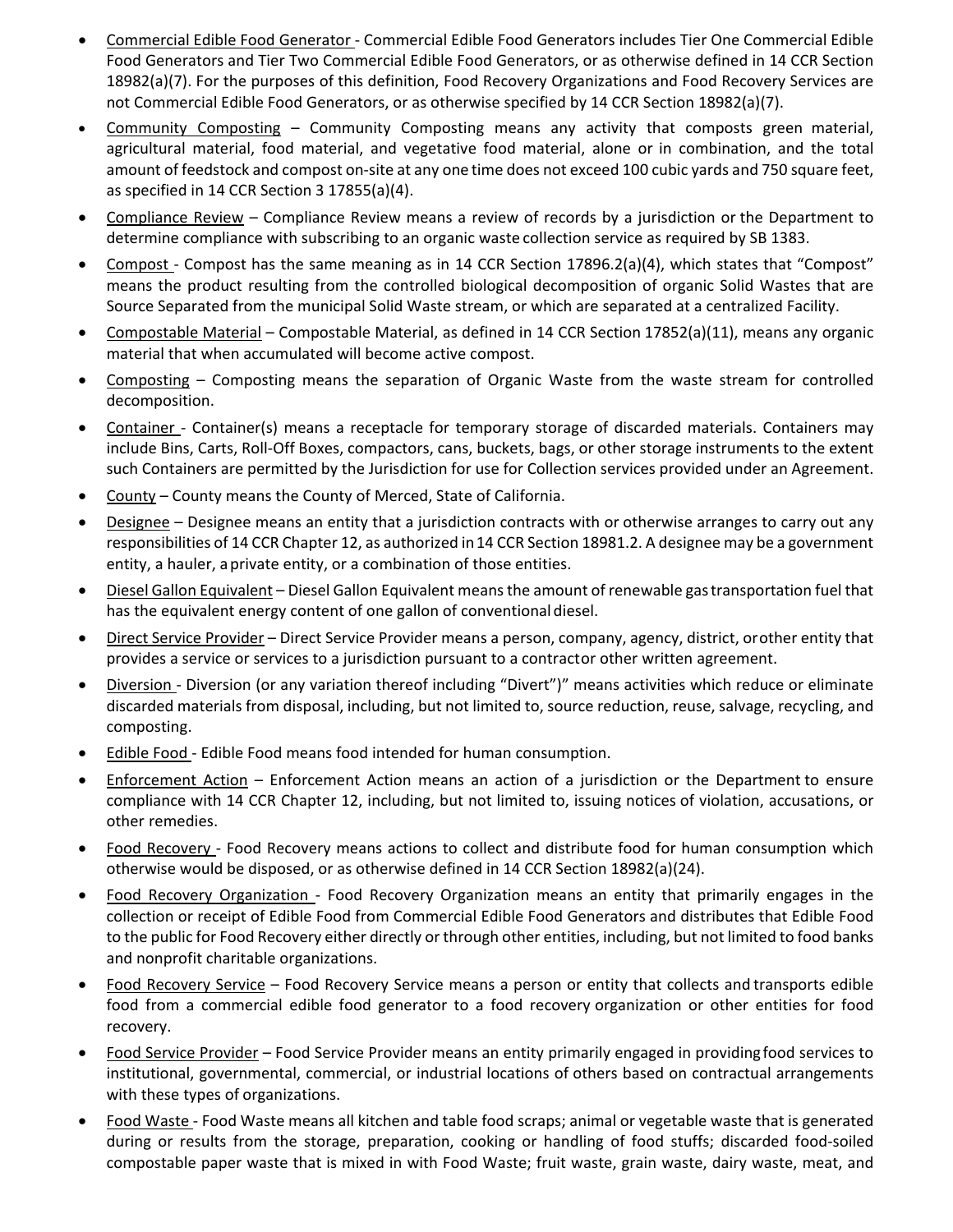fish waste which may or may not have been source separated from other Solid Waste. Food Waste is a subset of Organic Waste.

- Gray Container Gray Container means a container where either:
	- (A) The lid of the container is gray or black in color.
	- (B) The body of the container is entirely gray or black in color and the lid is gray or black in color. Hardware such as hinges and wheels on a gray container maybe any color.
- Green Container Green Container means a container where either:
	- (A) The lid of the container is green in color.
	- (B) The body of the container is green in color and the lid is green, gray, orblack in color. Hardware such as hinges and wheels on a green container may be any color.
- Green Waste Green Waste means discarded Solid Waste consisting of grass clippings, leaves, branches, tree trunks and other vegetative matter not more than six (6) inches in diameter or four (4) feet in length.
- Grocery Store Grocery Store means a store primarily engaged in the retail sale of canned food; dry goods; fresh fruits and vegetables; fresh meats, fish, and poultry; andany area that is not separately owned within the store where the food is prepared and served, including a bakery, deli, and meat and seafood departments.
- High Diversion Organic Waste Processing Facility High Diversion Organic Waste processing facility means a facility that isin compliance with the reporting requirements of 14 CCR Section 18815.5(d) and meets or exceeds an annual average mixed waste organic content recovery rate of 50percent between January 1, 2022 and December 31, 2024, and 75 percent after January 1, 2025 as calculated pursuant to 14 CCR Section 18815.5(e) for organic waste receivedfrom the "Mixed Waste Organic Collection Stream" as defined in 14 CCR Section 17402 (a)(11.5).
- Hotel Hotel means any hotel, motel, bed and breakfast inn, or other similar transient lodging establishment, as defined by Section 17210 of the Business and Professions code.
- Inspection Inspection means a site visit where a jurisdiction or the Department reviews records, containers, and an entity's collection, handling, recycling, or landfill disposal of organic waste or edible food handling to determine if the entity is complying with requirements set forth in 14 CCR Chapter 12.
- Jurisdiction Jurisdiction means a city, county, a city and county, or a special district that provides solid waste collection services. A city, county, a city and county, or a special district may utilize a Joint Powers Authority to comply with the requirements of 14 CCR Chapter 12, except that the individual city, county, city and county, or special district shall remain ultimately responsible for compliance.
- Large Event Large Event means an event, including, but not limited to, a sporting event or a flea market, that charges an admission price, or is operated by a local agency, and serves an average of more than 2,000 individuals per day of operation of the event, at a location that includes, but is not limited to, a public, nonprofit, or privately owned park, parking lot, golf course, street system, or other open space when being used for an event.
- Large Venue Large Venue means a permanent venue facility that annually seats or serves an average of more than 2,000 individuals within the grounds of the facility per day of operation of the venue facility. For purposes of 14 CCR, Division 7, Chapter 12, a venue facility includes, but is not limited to, a public, nonprofit, or privately owned or operated stadium, amphitheater, arena, hall, amusement park, conference or civic center, zoo, aquarium, airport, racetrack, horse track, performing arts center, fairground, museum, theater, or other public attraction facility.
- Local Education Agency Local Education Agency means a school district, charter school, or county office of education that is not subject to the control of city or county regulations related to solid waste.
- Low-population areas Low-Population Areas means the certain regions of the Jurisdiction that meet the criteria for low-population waivers pursuant to 14 CCR Section 18984.12(a).
- Materials Recovery Facility (MRF) Materials Recovery Facility means a facility designed to remove Recyclables and other valuable materials from the waste stream collected through a residential, commercial or industrial Solid Waste Handling program that is approved to operate by the appropriate state and local agencies.
- Mulch Mulch means a layer of material applied on top of soil.
- Non-local Entity Non-local Entity means an entity that is an organic waste generator but is not subject to the control of a jurisdiction's regulations related to solid waste. These entities may include, but are not limited to,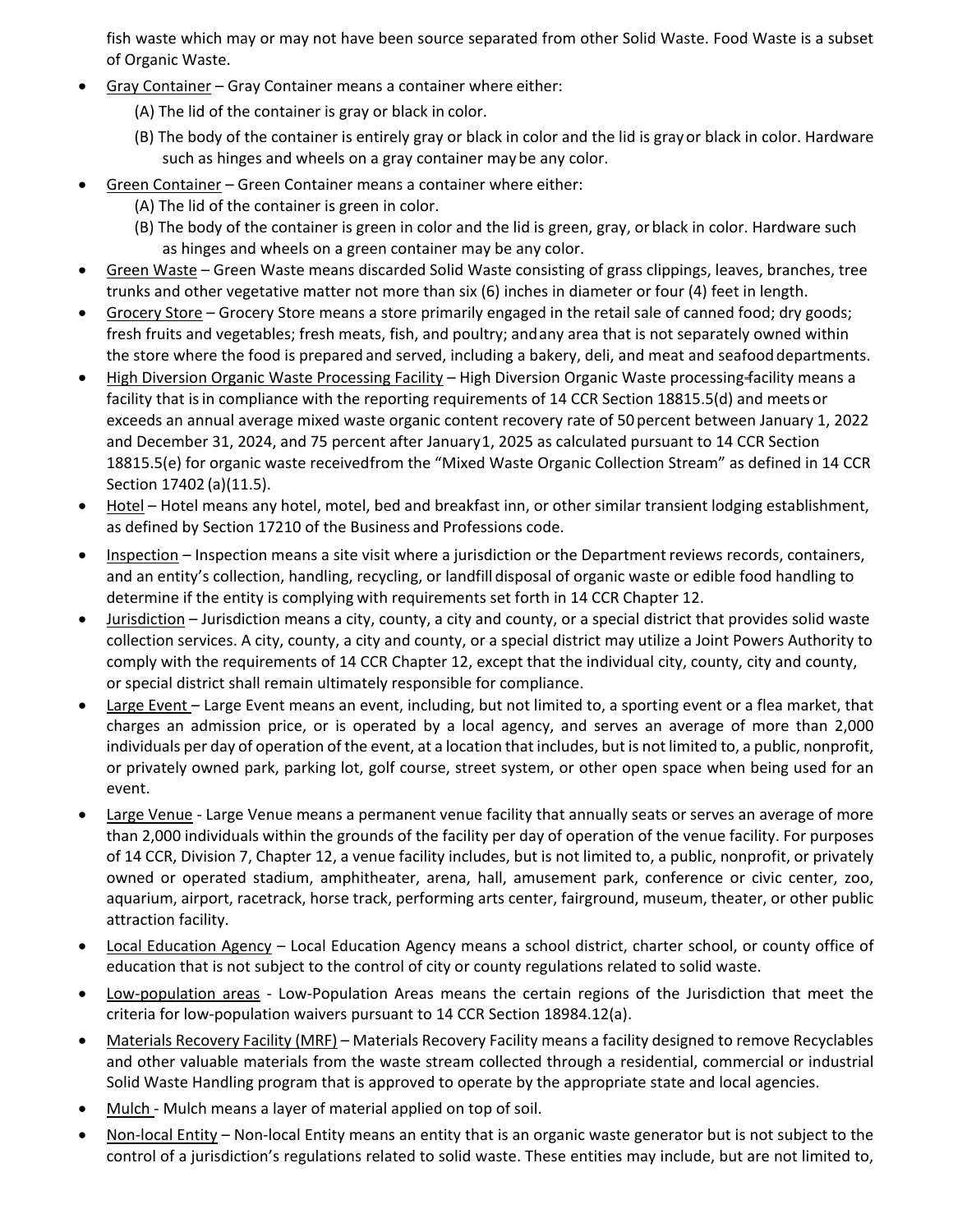special districts, federal facilities, prisons, facilities operated by the state parks system, public universities, including community colleges, county fairgrounds, and state agencies.

- Non-organic Recyclables Non-organic Recyclables means non-putrescible and non-hazardous recyclable wastes, including, but not limited to, bottles, cans, metals, plastics, and glass.
- Notice and Order to Correct (NOTC) Notice and Order to Correct means a notice that a violation has occurred and that failure to correct the violation may result in a penalty.
- Notice of Violation (NOV) Notice of Violation means a notice that a violation has occurred that includes a compliance date to avoid an action to seek penalties.
- Organic Waste The term "Organic waste" when used generally means solid wastes containing material originated from living organisms and their metabolic waste products, including but not limited to, food waste, green waste, landscape and pruning waste, applicable textiles and carpets, wood, lumber, fiber (paper, cardboard, etc.), manure, biosolids, digestate, and sludges.
- Organic Waste Disposal Reduction Target Organic Waste Disposal Reduction target is the statewide target to reduce the disposal of organic waste by 50 percent by 2020 and 75 percent by 2025, based on the 2014 organic waste disposal baseline, set forth in Section 39730.6 of the Health and Safety Code.
- Organic Waste Generator Organic Waste Generator means a person or entity that is responsible forthe initial creation of organic waste.
- Organic Waste Processing Facility Organic Waste Processing Facility means a permitted facility where Organic Waste is sorted, mulched or separated for the purposes of recycling, reuse, anaerobic digestion, or Composting.
- Paper Products Paper Products include, but are not limited to, paper janitorial supplies, cartons, wrapping, packaging, file folders, hanging files, corrugated boxes, tissue, and toweling.
- Performance-based Source Separated Collection Service Performance-based Source Separated Collection Service means a solid waste collection service that meets the requirements of 14 CCR Section 18998.1(a).
- Printing and Writing Papers Printing and Writing Papers include, but are not limited to, copy, xerographic, watermark, cotton fiber, offset, forms, computer printout paper, white wove envelopes, manila envelopes, book paper, note pads, writing tablets, newsprint, and other uncoated writing papers, posters, index cards, calendars, brochures, reports, magazines, and publications.
- Processing Processing means the reduction, separation, recovery, conversion or recycling of Solid Waste.
- Prohibited Container Contaminants Prohibited Container Contaminants means any of the following, but does not include organic waste specifically allowed for collection in a container that isrequired to be transported to a high diversion organic waste processing facility if the wasteis specifically identified as acceptable for collection in that container in a manner that complies with the requirements of 14 CCR Section 18984.1, 18984.2, or 18984.3.
	- (A) Non-organic waste placed in a green container that is part of an organic waste collection service provided pursuant to 14 CCR Section 18984.1 or 18984.2.
	- (B) Organic wastes that are, carpet, hazardous wood waste, or non-compostable paper placed in the green container that is part of an organic waste collection service provided pursuant to 14 CCR Section 18984.1 or 18984.2.
	- (C) Organic wastes, placed in a gray container, that pursuant to 14 CCR Section 18984.1 or 18984.2 were intended to be collected separately in the green container or blue container.
	- (D) Organic wastes placed in the blue container shall be considered prohibited container contaminants when those wastes were specifically identified in 14 CCR Chapter 12 or through a local ordinance for collection in the green container for recovery. Paper products, printing and writing paper, wood and dry lumber maybe considered acceptable and not considered prohibited container contaminantsif they are placed in the blue container.
- Recovered Organic Waste Product Procurement Target Recovered Organic Waste Product Procurement Target means the amount of organic waste in the form of a recovered organic waste product which a jurisdiction is required to procure annually.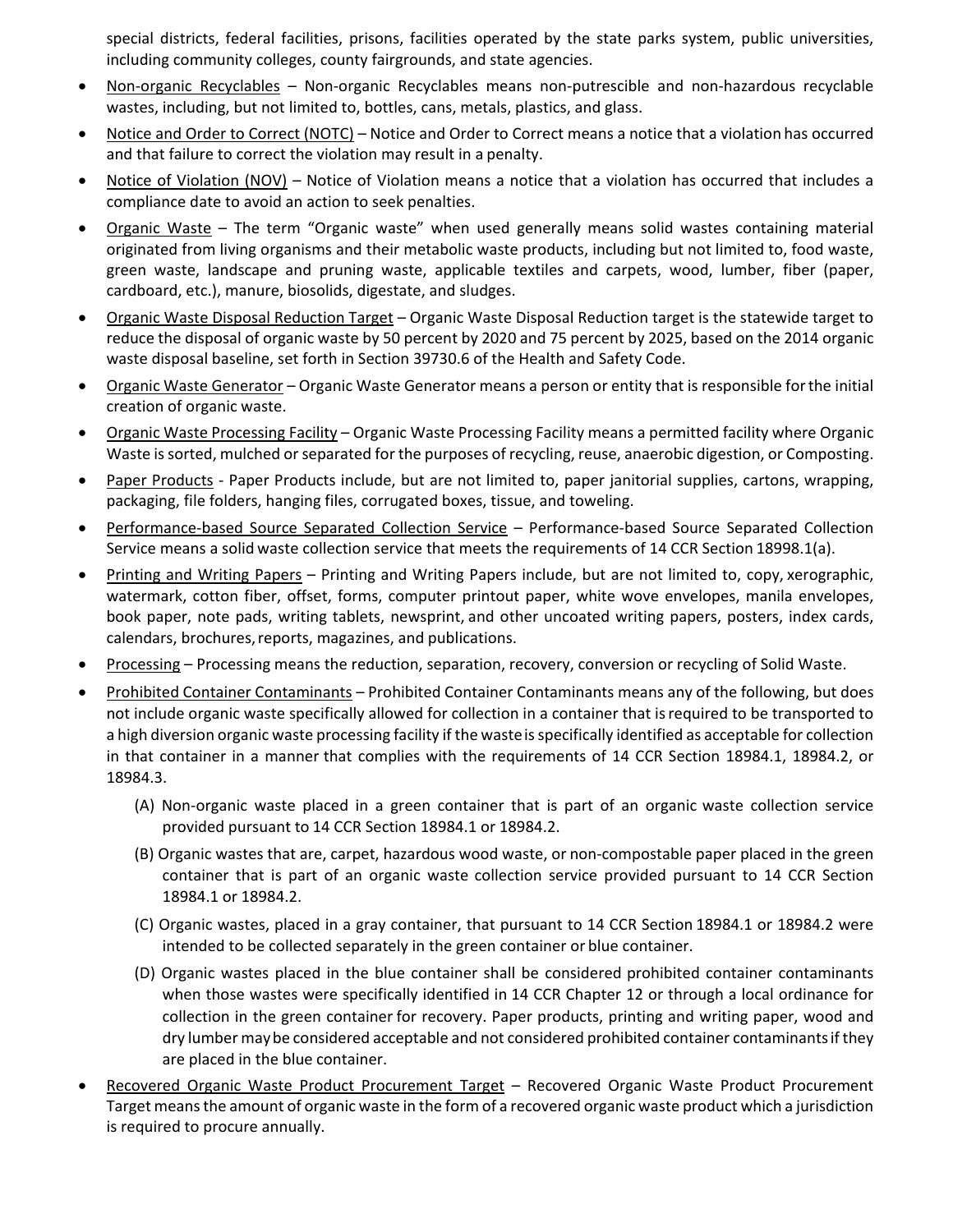- Recovered Organic Waste Products Recovered Organic Waste Products means products made from California, landfill-diverted recovered organic waste processed at a permitted or otherwise authorized operation or facility.
- Recycled Content Paper Recycled Content Paper means paper products and printing and writing paper that consists of at least 30 percent, by fiber weight, postconsumer fiber.
- Renewable Gas Renewable Gas means gas derived from organic waste that has been diverted from a landfill and processed at an in-vessel digestion facility that is permitted or otherwise authorized by Title 14 to recover organic waste.
- Restaurant Restaurant means an establishment primarily engaged in the retail sale offood and drinks for onpremises or immediate consumption.
- Route Review Route Review means a visual inspection of containers along a hauler routefor the purpose of determining container contamination and may include mechanical inspection methods such as the use of cameras.
- Share Table A Share Table is a location where food service staff, pupils, and faculty of a local educational agency may return appropriate food items and make those food items available to pupils during the course of a regular school meal time. The local educational agency may allow the food placed on the sharing tables that is not taken by a pupil during the course of a regular school meal time to be donated to a food bank or any other nonprofit charitable organization.
- Self-Hauler (or Self-Haul) Self-Hauler or "Self-Haul" means a person who hauls solid waste, organic waste, or recovered material they have generated to another person, or as otherwise defined in 14 CCR Section 18982(a)(66). Self-Hauler also includes a person who Back-hauls waste.
- SB 1383 SB 1383 refers to SB 1383 (Lara, Chapter 395, Statutes of 2016), Short-Lived Climate Pollutants (SLCP): Methane Emissions: Dairy and Livestock: Organic Waste: Landfills. For the purpose of this memorandum, SB 1383 refers specifically to the organic waste methane emissions reductions requirements of SB 1383.
- Solid Waste Handling Solid Waste Handling means the following: (1) the collection of Solid Waste from a commercial, residential, construction or industrial source; (2) the transportation of such Solid Waste to a Solid Waste facility; and (3) the Processing, Composting, Transformation or disposal of such Solid Waste at the Solid Waste facility.
- Source Separated Green Container Organic Waste (SSGCOW) Source Separated Green Container Organic Waste or "SSGCOW" means Source Separated Organic Waste that can be placed in a Green Container that is specifically intended for the separate Collection of Organic Waste by the Generator, excluding SSBCOW, carpets, Non-Compostable Paper, and textiles. The accepted types of SSGCOW and process for modifying the accepted types of SSGCOW are specified in Article 5. SSGCOW is a subset of Organic Waste.
- Source Separated Organic Waste Source Separated Organic Waste means organic waste that is placed in a container that is specifically intended for the separate collection of organic waste by the generator.
- Supermarket Supermarket means a full-line, self-service retail store with gross annual sales of two million dollars (\$2,000,000), or more, and which sells a line of dry grocery, canned goods, or nonfood items and some perishable items.
- Renewable Natural Gas (RNG) Renewable Natural Gas or "RNG" means gas derived from organic waste that has been diverted from a landfill and processed at an in-vessel digestion facility that is permitted or otherwise authorized by 14 CCR to recover organic waste, or as otherwise defined in 14 CCR Section 18982(a)(62).
- The 2014 Organic Waste Disposal Baseline The 2014 Organic Waste Disposal Baseline means the total tons of organic waste disposed statewide in 2014 as calculated by the Department.
- Tier One Commercial Edible Food Generators Tier One Commercial Edible Food Generator means a Commercial Edible Food Generator that is one of the following, each as defined in 14 CCR Section 18982: supermarket, grocery store with a total facility size equal to or greater than 10,000 square feet, food service provider, food distributor, wholesale food vendor.
- Tier Two Commercial Edible Food Generators Tier Two Commercial Edible Food Generator means a Commercial Edible Food Generator that is one of the following, each as defined in 14 CCR Section 18982: restaurant with 250 or more seats, or a total facility size equal to or greater than 5,000 square feet, hotel with